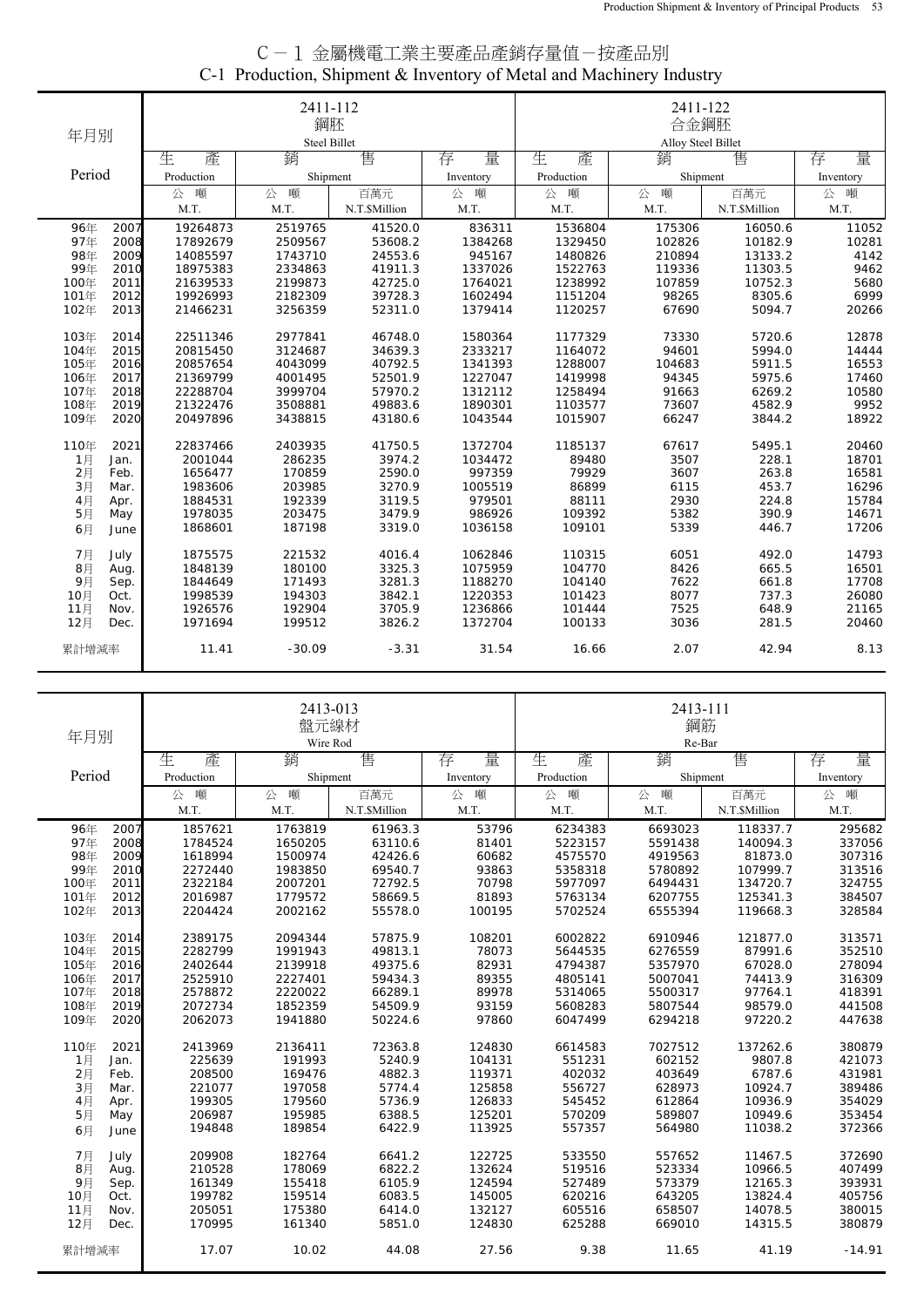|       |            | 2413-112 |              |           |            | 2413-200             |              |           |
|-------|------------|----------|--------------|-----------|------------|----------------------|--------------|-----------|
|       |            | 棒鋼       |              |           |            | 型鋼                   |              |           |
|       |            | Bar      |              |           |            | <b>Steel Section</b> |              |           |
| 年月別   | 生<br>產     | 銷        | 售            | 量<br>存    | 生<br>產     | 銷                    | 售            | 量<br>存    |
|       | Production | Shipment |              | Inventory | Production | Shipment             |              | Inventory |
|       | 噸<br>公     | 公 噸      | 百萬元          | 噸<br>公    | 噸<br>公     | 噸<br>公               | 百萬元          | 公 噸       |
|       | M.T.       | M.T.     | N.T.SMillion | M.T.      | M.T.       | M.T.                 | N.T.SMillion | M.T.      |
| 96年   | 1724363    | 1650551  | 45776.9      | 72917     | 2088943    | 2167534              | 47682.1      | 123693    |
| 97年   | 1660708    | 1556248  | 54921.9      | 67372     | 1823271    | 1846899              | 53731.9      | 128092    |
| 98年   | 1048935    | 978130   | 26756.2      | 69080     | 1315287    | 1338497              | 27366.4      | 103705    |
| 99年   | 1655106    | 1551615  | 48041.7      | 72979     | 1743714    | 1757187              | 39516.0      | 96569     |
| 100年  | 1770230    | 1658682  | 58121.2      | 68283     | 1760640    | 1739435              | 42271.7      | 123269    |
| 101年  | 1556582    | 1473184  | 50301.0      | 70417     | 1645400    | 1711706              | 41113.7      | 113545    |
| 102年  | 1642296    | 1564342  | 47140.8      | 79066     | 1583092    | 1638871              | 36382.5      | 118359    |
| 103年  | 1701760    | 1620951  | 49938.1      | 73020     | 1685208    | 1716436              | 36358.1      | 138773    |
| 104年  | 1568245    | 1486052  | 41535.0      | 69212     | 1488787    | 1556214              | 28797.5      | 118834    |
| 105年  | 1590367    | 1499306  | 37599.0      | 79416     | 1543020    | 1612009              | 26733.7      | 109231    |
| 106年  | 1675221    | 1587680  | 45568.2      | 85926     | 1454343    | 1520930              | 27967.7      | 111627    |
| 107年  | 1910011    | 1713957  | 54054.9      | 96435     | 1590963    | 1626798              | 33186.1      | 135670    |
| 108年  | 1491159    | 1345336  | 44171.4      | 82522     | 1496595    | 1568929              | 32089.0      | 103497    |
| 109年  | 1385617    | 1251431  | 36356.6      | 79995     | 1606244    | 1655603              | 31779.4      | 118065    |
| 110年  | 2050865    | 1864392  | 62421.3      | 96222     | 1808362    | 1845446              | 42707.1      | 116371    |
| 1月    | 168964     | 152353   | 4317.0       | 84082     | 163525     | 169679               | 3426.6       | 119031    |
| 2月    | 135297     | 122275   | 3678.2       | 88566     | 129414     | 120935               | 2505.7       | 134913    |
| 3月    | 182049     | 174634   | 5189.0       | 83651     | 171881     | 199247               | 4249.1       | 114883    |
| 4月    | 179750     | 158684   | 4954.1       | 95300     | 165231     | 160726               | 3577.3       | 116144    |
| 5月    | 182552     | 176756   | 5625.6       | 88421     | 163078     | 161900               | 3644.5       | 120000    |
| 6月    | 179572     | 164147   | 5455.8       | 91050     | 157811     | 170180               | 3939.1       | 110216    |
| 7月    | 186218     | 170746   | 5827.1       | 95023     | 150172     | 152317               | 3663.4       | 111901    |
| 8月    | 161655     | 149423   | 5457.3       | 89201     | 141465     | 130322               | 3175.9       | 124837    |
| 9月    | 182392     | 147572   | 5387.2       | 98343     | 133637     | 142530               | 3533.0       | 116408    |
| 10月   | 176556     | 155939   | 5674.8       | 110970    | 141648     | 145034               | 3639.7       | 115057    |
| 11月   | 168276     | 157648   | 5795.8       | 101595    | 140348     | 143273               | 3589.0       | 113686    |
| 12月   | 147584     | 134215   | 5059.3       | 96222     | 150152     | 149303               | 3763.8       | 116371    |
| 累計增減率 | 48.01      | 48.98    | 71.69        | 20.29     | 12.58      | 11.47                | 34.39        | $-1.43$   |

|  | C-1 金屬機電工業主要產品產銷存量值-按產品別(續1) |
|--|------------------------------|
|--|------------------------------|

|       |            | 2413-322<br>熱軋鋼捲板 |               |           | 2413-331<br>冷軋鋼捲板 |                   |               |           |
|-------|------------|-------------------|---------------|-----------|-------------------|-------------------|---------------|-----------|
| 年月別   |            | H.R. Sheet & Coil |               |           |                   | C.R. Sheet & Coil |               |           |
|       | 生<br>產     | 銷                 | 售             | 存<br>量    | 生<br>產            | 銷                 | 售             | 量<br>存    |
|       | Production | Shipment          |               | Inventory | Production        | Shipment          |               | Inventory |
|       | 噸<br>公     | 噸<br>公            | 百萬元           | 噸<br>公    | 噸<br>公            | 噸<br>公            | 百萬元           | 噸<br>公    |
|       | M.T.       | M.T.              | N.T.\$Million | M.T.      | M.T.              | M.T.              | N.T.\$Million | M.T.      |
| 96年   | 14401002   | 8028217           | 142200.1      | 515470    | 5828588           | 3154276           | 66137.4       | 179431    |
| 97年   | 14182819   | 7503952           | 176377.4      | 573735    | 4223457           | 2429465           | 65072.6       | 192316    |
| 98年   | 12721272   | 7205690           | 126531.2      | 560778    | 3824600           | 2321243           | 47984.5       | 141034    |
| 99年   | 16143789   | 7948560           | 161855.7      | 844655    | 4456887           | 2701989           | 65326.8       | 164109    |
| 100年  | 16794486   | 8516178           | 181839.0      | 716132    | 4385284           | 2619624           | 64379.7       | 194105    |
| 101年  | 16830652   | 8347299           | 163218.0      | 826921    | 4362488           | 2890572           | 62495.5       | 201371    |
| 102年  | 17577778   | 9130488           | 160881.6      | 652699    | 4548265           | 3092570           | 62524.5       | 194214    |
| 103年  | 17875950   | 9445201           | 166076.9      | 885979    | 4245356           | 2928472           | 59169.3       | 184321    |
| 104年  | 16338485   | 9041652           | 119363.7      | 694398    | 3983242           | 2672066           | 43578.8       | 169054    |
| 105年  | 18412972   | 9830091           | 121859.3      | 965894    | 4279764           | 2821146           | 43553.4       | 168543    |
| 106年  | 18344869   | 9877203           | 155572.5      | 984817    | 4226148           | 2753193           | 52371.0       | 229077    |
| 107年  | 18604926   | 10345750          | 177895.7      | 931432    | 4083968           | 2804326           | 57626.0       | 212414    |
| 108年  | 17660200   | 9888752           | 166474.4      | 897593    | 3556948           | 2451493           | 48135.6       | 224352    |
| 109年  | 17528453   | 9966443           | 151102.4      | 880576    | 3796351           | 2432569           | 42183.6       | 170717    |
| 110年  | 18118995   | 9767808           | 215675.5      | 1003897   | 4413204           | 2583163           | 70177.2       | 251595    |
| 1月    | 1643244    | 851992            | 14306.4       | 848343    | 384929            | 226057            | 4502.3        | 182830    |
| 2月    | 1437118    | 734256            | 13802.5       | 883218    | 344344            | 185065            | 3867.3        | 207872    |
| 3月    | 1585042    | 849801            | 16196.8       | 880729    | 377938            | 212947            | 4785.1        | 236389    |
| 4月    | 1506393    | 870668            | 17355.7       | 839737    | 353963            | 235012            | 5554.8        | 234994    |
| 5月    | 1570005    | 908374            | 19113.1       | 823256    | 365465            | 220481            | 5651.1        | 219975    |
| 6月    | 1482153    | 791038            | 18292.9       | 841412    | 399521            | 218727            | 5919.9        | 233866    |
| 7月    | 1513750    | 835225            | 19476.4       | 846130    | 402013            | 214955            | 6248.4        | 252057    |
| 8月    | 1633956    | 816528            | 20271.9       | 957790    | 395278            | 227759            | 6953.8        | 275638    |
| 9月    | 1418951    | 813037            | 20555.4       | 894580    | 387218            | 231741            | 7373.9        | 278486    |
| 10月   | 1465413    | 813607            | 20450.0       | 931387    | 350612            | 213070            | 6814.1        | 266854    |
| 11月   | 1437585    | 800934            | 19654.1       | 975244    | 313331            | 202632            | 6537.5        | 249356    |
| 12月   | 1425385    | 682348            | 16200.4       | 1003897   | 338592            | 194717            | 5969.1        | 251595    |
| 累計增減率 | 3.37       | $-1.99$           | 42.73         | 14.00     | 16.25             | 6.19              | 66.36         | 47.38     |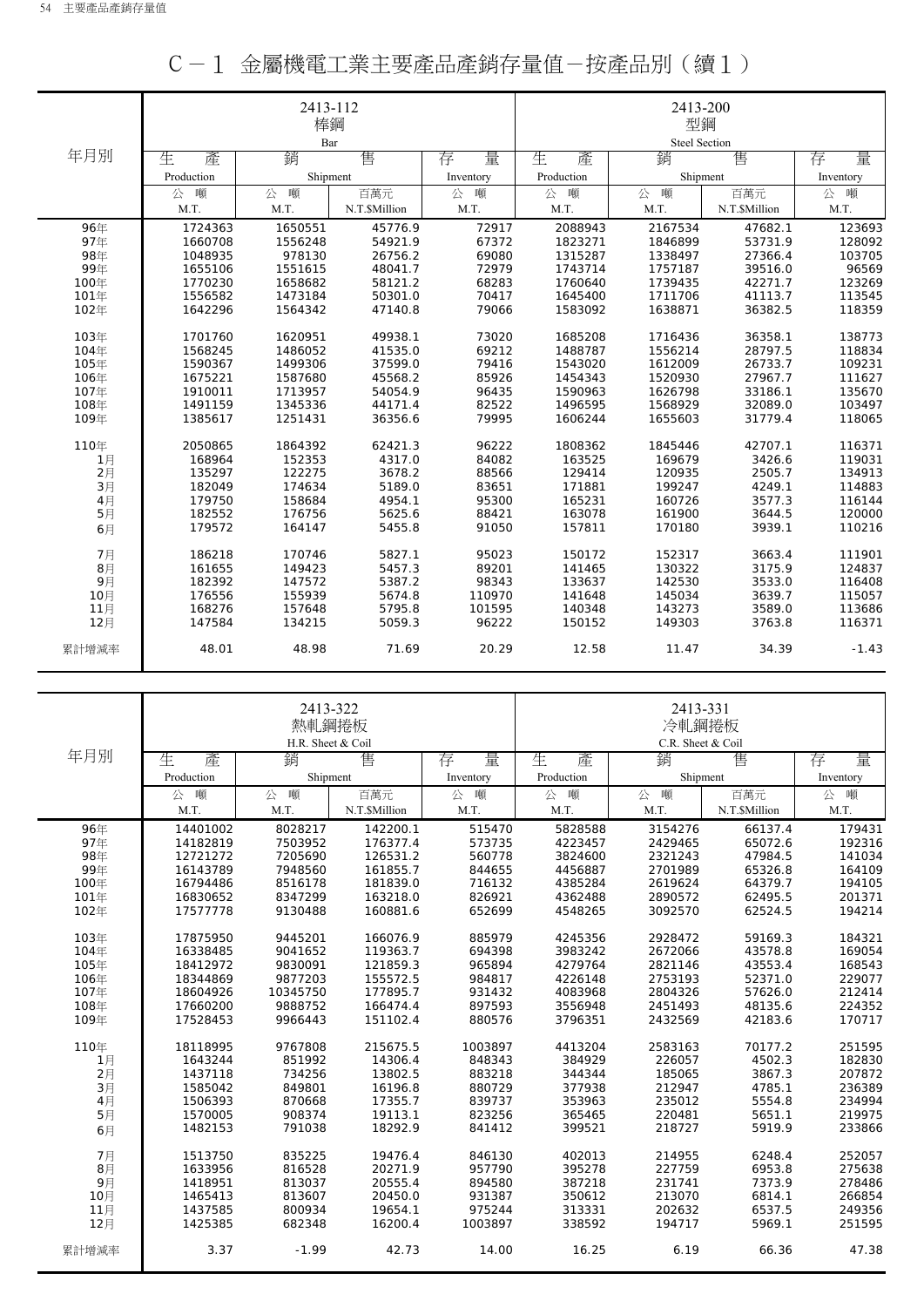|            | 2413-350<br>冷軋不銹鋼捲板<br>C.R. Stainless Sheet & Coil |               |           |            |                                         |               |           |            |
|------------|----------------------------------------------------|---------------|-----------|------------|-----------------------------------------|---------------|-----------|------------|
| 生<br>產     | 銷                                                  | 售             | 存<br>量    | 生<br>產     | Aluminium & aluminium alloy ingots<br>锁 | 售             | 存<br>量    | Period     |
| Production | Shipment                                           |               | Inventory | Production | Shipment                                |               | Inventory |            |
| 噸<br>公     | 噸<br>公                                             | 百萬元           | 公<br>噸    | 噸<br>公     | 噸<br>公                                  | 百萬元           | 公<br>噸    |            |
| M.T.       | M.T.                                               | N.T.\$Million | M.T.      | M.T.       | M.T.                                    | N.T.\$Million | M.T.      |            |
| 1026784    | 918866                                             | 109551.5      | 77498     | 284325     | 288399                                  | 21690.6       | 12971     | 2007       |
| 953753     | 850661                                             | 87364.4       | 81176     | 273526     | 276974                                  | 21422.2       | 14361     | 2008       |
| 968567     | 947380                                             | 69080.6       | 45248     | 266372     | 252037                                  | 14750.6       | 8329      | 2009       |
| 1099968    | 1036976                                            | 86685.4       | 72309     | 317414     | 299741                                  | 21528.1       | 13485     | 2010       |
| 1096310    | 1047095                                            | 87135.0       | 73057     | 304888     | 281617                                  | 20901.5       | 16081     | 2011       |
| 994885     | 941578                                             | 67726.3       | 64376     | 320000     | 278761                                  | 19235.1       | 13837     | 2012       |
| 1087133    | 1076885                                            | 71743.8       | 70527     | 297852     | 272091                                  | 17761.9       | 15605     | 2013       |
| 1097820    | 1069721                                            | 75651.7       | 83798     | 313845     | 283743                                  | 18937.4       | 15991     | 2014       |
| 919205     | 876274                                             | 53148.6       | 73961     | 335924     | 263647                                  | 16681.3       | 14830     | 2015       |
| 1112107    | 1047287                                            | 58598.2       | 74595     | 430804     | 258973                                  | 15086.3       | 26762     | 2016       |
| 1136318    | 1062864                                            | 63916.0       | 66159     | 378907     | 278552                                  | 16994.1       | 26955     | 2017       |
| 1100009    | 1008739                                            | 62757.1       | 89477     | 403877     | 272413                                  | 17405.3       | 25940     | 2018       |
| 988948     | 926960                                             | 54232.1       | 105423    | 405121     | 241527                                  | 14237.0       | 24681     | 2019       |
| 929102     | 897497                                             | 47829.8       | 83576     | 427009     | 266748                                  | 14152.1       | 24795     | 2020       |
| 1182880    | 1117441                                            | 80169.5       | 81693     | 492855     | 312814                                  | 21905.7       | 32749     | 2021       |
| 90277      | 94661                                              | 5298.8        | 72295     | 42052      | 26966                                   | 1627.2        | 24237     | Jan.       |
| 82142      | 79441                                              | 4617.3        | 70619     | 28730      | 20044                                   | 1212.2        | 25614     | Feb.       |
| 94685      | 98511                                              | 6220.6        | 62437     | 39979      | 28580                                   | 1860.3        | 25575     | Mar.       |
| 93601      | 91150                                              | 5757.1        | 56367     | 37596      | 26315                                   | 1714.3        | 25339     | Apr.       |
| 99530      | 99590                                              | 6417.5        | 48992     | 41211      | 25394                                   | 1727.3        | 28104     | May        |
| 102118     | 97424                                              | 6674.4        | 49303     | 43736      | 27968                                   | 1903.5        | 28062     | June       |
| 96678      | 93825                                              | 6972.4        | 52213     | 42901      | 26150                                   | 1842.2        | 28482     | July       |
| 107587     | 99714                                              | 7846.8        | 56642     | 44564      | 26801                                   | 1899.0        | 28857     | Aug.       |
| 101202     | 95536                                              | 7618.8        | 57548     | 39516      | 27996                                   | 2006.4        | 26417     | Sep.       |
| 107452     | 97978                                              | 8321.3        | 54962     | 43457      | 28528                                   | 2172.2        | 26915     | Oct.       |
| 101574     | 90888                                              | 7815.6        | 64335     | 39033      | 26626                                   | 2161.8        | 27560     | Nov.       |
| 106034     | 78723                                              | 6608.8        | 81693     | 50080      | 21446                                   | 1779.4        | 32749     | Dec.       |
| 27.31      | 24.51                                              | 67.61         | $-2.25$   | 15.42      | 17.27                                   | 54.79         | 32.08     | +-% Change |

## C-1 Production, Shipment & Inventory of Metal and Machinery Industry(Cont. 1)

|            | 2433-070<br>銅箔<br>Copper foil |               |           | 2544-022<br>冷軋熱浸鍍鋅鋼捲片<br>C.G.I. Coil and Sheet |          |               |           |               |
|------------|-------------------------------|---------------|-----------|------------------------------------------------|----------|---------------|-----------|---------------|
| 生<br>產     | 銷                             | 售             | 量<br>存    | 生<br>產                                         | 銷        | 售             | 量<br>存    | Period        |
| Production | Shipment                      |               | Inventory | Production                                     | Shipment |               | Inventory |               |
| 噸<br>公     | 噸<br>公                        | 百萬元           | 噸<br>公    | 噸<br>公                                         | 噸<br>公   | 百萬元           | 噸<br>公    |               |
| M.T.       | M.T.                          | N.T.\$Million | M.T.      | M.T.                                           | M.T.     | N.T.\$Million | M.T.      |               |
| 87819      | 91097                         | 34911.0       | 5016      | 2142564                                        | 1727303  | 44135.0       | 78012     | 2007          |
| 76709      | 76435                         | 29138.1       | 6373      | 1979148                                        | 1584304  | 47662.6       | 116961    | 2008          |
| 82426      | 83324                         | 24619.6       | 5390      | 1861652                                        | 1546292  | 34401.7       | 96340     | 2009          |
| 107801     | 106730                        | 38370.3       | 6016      | 2212848                                        | 1855561  | 47314.2       | 79219     | 2010          |
| 92666      | 91001                         | 34122.3       | 7159      | 2397929                                        | 1927579  | 50735.9       | 126869    | 2011          |
| 99231      | 99531                         | 33529.5       | 6529      | 2265737                                        | 1884686  | 46483.4       | 95734     | 2012          |
| 103355     | 100479                        | 32873.9       | 7558      | 2359276                                        | 1927107  | 45090.8       | 125816    | 2013          |
| 104751     | 101351                        | 32345.2       | 6513      | 2484606                                        | 2075893  | 48932.1       | 112439    | 2014          |
| 113322     | 108598                        | 31363.6       | 7978      | 2322397                                        | 1923587  | 39178.9       | 105302    | 2015          |
| 122250     | 125705                        | 35353.6       | 3413      | 2470648                                        | 2025807  | 39929.7       | 157968    | 2016          |
| 159173     | 130388                        | 43598.8       | 5798      | 2504653                                        | 2063344  | 46926.6       | 171597    | 2017          |
| 151877     | 124146                        | 43211.5       | 8335      | 2431154                                        | 2025038  | 48146.1       | 127544    | 2018          |
| 121806     | 113053                        | 37640.4       | 4726      | 2134011                                        | 1743019  | 39009.7       | 108180    | 2019          |
| 130740     | 117237                        | 36594.7       | 6403      | 2086309                                        | 1679633  | 34622.5       | 137022    | 2020          |
| 135579     | 134152                        | 54864.0       | 7896      | 2456433                                        | 1908609  | 59598.6       | 197397    | 2021          |
| 11091      | 11794                         | 4091.2        | 5719      | 205878                                         | 156107   | 3591.5        | 136628    | Jan.          |
| 10501      | 10838                         | 3892.1        | 5385      | 198555                                         | 151187   | 3666.0        | 143798    | Feb.          |
| 11667      | 11407                         | 4278.2        | 5705      | 199758                                         | 172499   | 4448.3        | 139226    | Mar.          |
| 11404      | 11857                         | 4723.5        | 5220      | 189991                                         | 148399   | 4109.0        | 148325    | Apr.          |
| 11296      | 11268                         | 4598.8        | 5339      | 227890                                         | 170550   | 4919.0        | 153784    | May           |
| 11172      | 11182                         | 4833.8        | 5184      | 210001                                         | 169159   | 5234.8        | 156771    | June          |
| 11355      | 10725                         | 4662.1        | 5875      | 228770                                         | 183458   | 6025.1        | 152712    | July          |
| 11149      | 11531                         | 4934.4        | 5343      | 222799                                         | 152085   | 5300.9        | 178658    | Aug.          |
| 11379      | 11395                         | 4874.1        | 5382      | 204682                                         | 148843   | 5370.9        | 178137    | Sep.          |
| 11636      | 11062                         | 4759.7        | 5971      | 205676                                         | 151363   | 5640.1        | 194560    | Oct.          |
| 11423      | 11070                         | 4813.3        | 6377      | 169192                                         | 152571   | 5731.8        | 183576    | Nov.          |
| 11506      | 10023                         | 4402.8        | 7896      | 193241                                         | 152388   | 5561.4        | 197397    | Dec.          |
| 3.70       | 14.43                         | 49.92         | 23.32     | 17.74                                          | 13.63    | 72.14         | 44.06     | $+$ -% Change |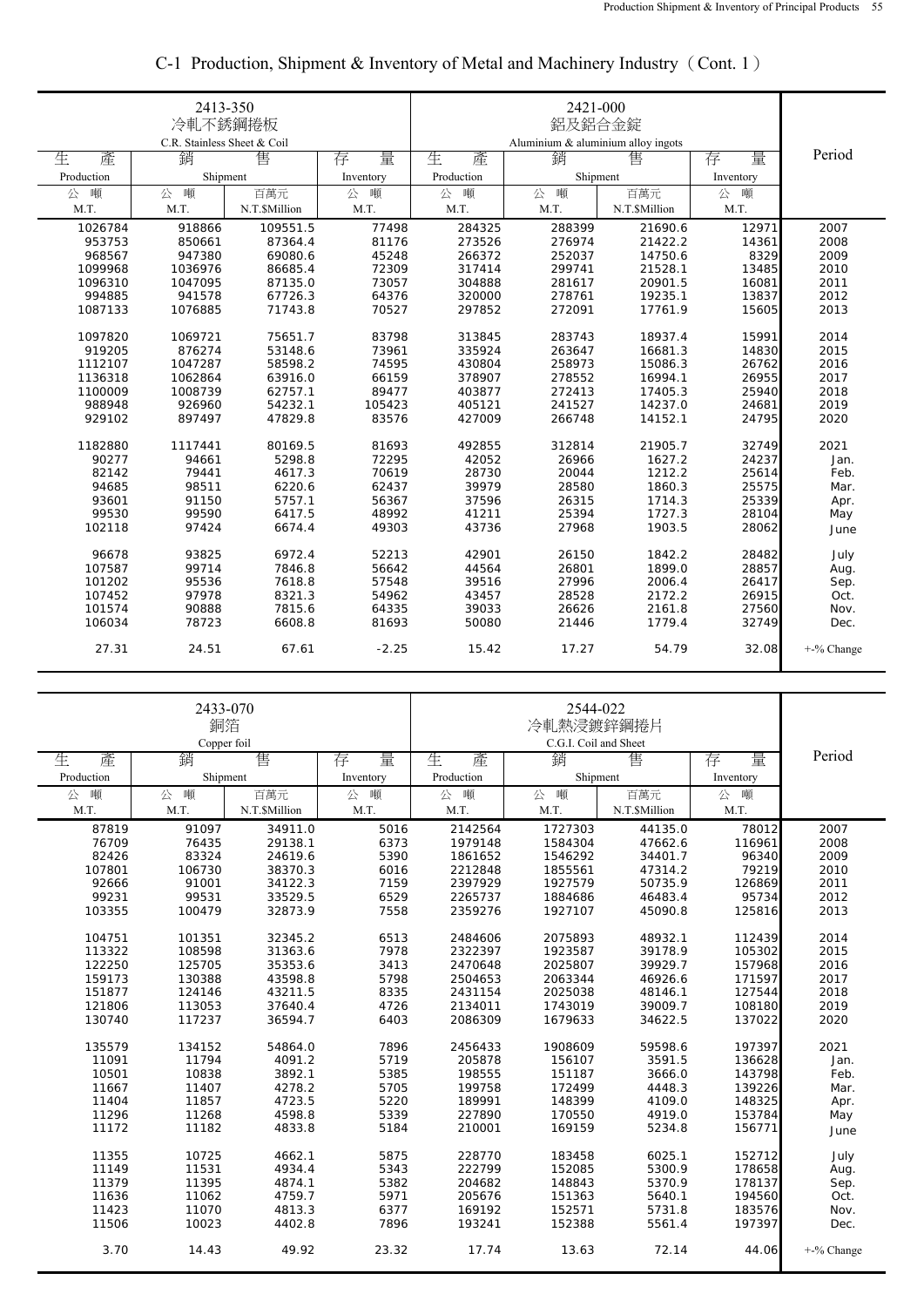|       |            | 2549-990                              |               |           |            | 2591-010    |               |           |
|-------|------------|---------------------------------------|---------------|-----------|------------|-------------|---------------|-----------|
|       |            | 其他金屬二次加工                              |               |           | 螺絲、螺帽      |             |               |           |
|       |            | Other Secondary Fabrications of Metal |               |           |            | Screw & Nut |               |           |
| 年月別   | 生<br>產     | 銷                                     | 售             | 量<br>存    | 生<br>產     | 銷           | 售             | 量<br>存    |
|       | Production | Shipment                              |               | Inventory | Production | Shipment    |               | Inventory |
|       | 噸<br>公     | 噸<br>公                                | 百萬元           | 公<br>噸    | 噸<br>公     | 噸<br>公      | 百萬元           | 公 噸       |
|       | M.T.       | M.T.                                  | N.T.\$Million | M.T.      | M.T.       | M.T.        | N.T.\$Million | M.T.      |
| 96年   | 1636339    | 1469058                               | 66716.7       | 103347    | 1403727    | 1510359     | 96905.6       | 120641    |
| 97年   | 1457094    | 1312796                               | 61433.8       | 83321     | 1340029    | 1444001     | 98850.8       | 108075    |
| 98年   | 1182953    | 1044317                               | 39937.9       | 98872     | 953305     | 1008376     | 64982.4       | 113168    |
| 99年   | 1508007    | 1324141                               | 56502.1       | 116513    | 1475989    | 1536366     | 104017.0      | 113102    |
| 100年  | 1608941    | 1361052                               | 61148.8       | 119591    | 1676786    | 1740214     | 122035.9      | 115281    |
| 101年  | 1554236    | 1312316                               | 56831.8       | 107229    | 1574291    | 1650089     | 114306.2      | 147933    |
| 102年  | 1542588    | 1335459                               | 52915.8       | 131973    | 1741284    | 1822519     | 118539.0      | 147578    |
| 103年  | 1645721    | 1421944                               | 54020.8       | 144565    | 1959088    | 2036613     | 134693.6      | 173535    |
| 104年  | 1569848    | 1390939                               | 45313.3       | 134393    | 1915603    | 2019123     | 134353.9      | 180206    |
| 105年  | 1586174    | 1415454                               | 43041.9       | 129505    | 1903656    | 2032946     | 129299.4      | 184436    |
| 106年  | 1567096    | 1408460                               | 47113.8       | 125485    | 1953780    | 2098975     | 135447.5      | 190689    |
| 107年  | 1542615    | 1349390                               | 45874.2       | 122695    | 2119682    | 2256171     | 155058.3      | 202114    |
| 108年  | 1496837    | 1234562                               | 39901.4       | 119313    | 1915782    | 2057824     | 143404.8      | 204127    |
| 109年  | 1739810    | 1324920                               | 40588.5       | 122020    | 1779358    | 1913537     | 124353.6      | 202338    |
| 110年  | 1489916    | 1329695                               | 58448.9       | 120804    | 2177803    | 2285844     | 161339.9      | 247567    |
| 1月    | 120669     | 120461                                | 3944.3        | 118152    | 168500     | 183612      | 12063.0       | 200335    |
| 2月    | 93851      | 79313                                 | 3216.9        | 118903    | 138555     | 147270      | 9813.0        | 201682    |
| 3月    | 133626     | 109854                                | 4609.9        | 121139    | 202404     | 224604      | 14679.3       | 194983    |
| 4月    | 124517     | 112975                                | 4464.2        | 119840    | 181325     | 181641      | 12081.6       | 206916    |
| 5月    | 135437     | 122092                                | 5192.2        | 119529    | 186024     | 192106      | 12970.9       | 214594    |
| 6月    | 133416     | 116828                                | 5040.4        | 121824    | 193136     | 206318      | 14050.5       | 215101    |
| 7月    | 123484     | 114043                                | 5196.3        | 118214    | 196321     | 201269      | 14340.8       | 221263    |
| $8$ 月 | 129376     | 109477                                | 5146.7        | 124991    | 181586     | 184054      | 13326.2       | 240778    |
| 9月    | 124072     | 110066                                | 5176.0        | 125044    | 183408     | 199592      | 14563.0       | 234423    |
| 10月   | 120703     | 108357                                | 5300.8        | 124902    | 178663     | 186988      | 14729.8       | 237107    |
| 11月   | 129635     | 119259                                | 5785.8        | 120947    | 184742     | 187912      | 13979.4       | 245886    |
| 12月   | 121130     | 106970                                | 5375.3        | 120804    | 183139     | 190478      | 14742.6       | 247567    |
| 累計增減率 | $-14.36$   | 0.36                                  | 44.00         | $-1.00$   | 22.39      | 19.46       | 29.74         | 22.35     |

|  |  | C-1 金屬機電工業主要產品產銷存量值-按產品別(續2) |  |
|--|--|------------------------------|--|
|--|--|------------------------------|--|

|                |            | 2831-010<br>裸銅線<br><b>Bare Copper Wire</b> |               |           | 2831-300<br>電力用電線及電纜<br>Power Wire & Cable |          |               |           |
|----------------|------------|--------------------------------------------|---------------|-----------|--------------------------------------------|----------|---------------|-----------|
| 年月別            | 產<br>生     | 銷                                          | 售             | 量<br>存    | 生<br>產                                     | 銷        | 售             | 量<br>存    |
|                | Production | Shipment                                   |               | Inventory | Production                                 | Shipment |               | Inventory |
|                | 噸<br>公     | 噸<br>公                                     | 百萬元           | 公<br>噸    | 噸<br>公                                     | 噸<br>公   | 百萬元           | 噸<br>公    |
|                | M.T.       | M.T.                                       | N.T.\$Million | M.T.      | M.T.                                       | M.T.     | N.T.\$Million | M.T.      |
| 96年            | 421935     | 334071                                     | 68269.0       | 13959     | 227294                                     | 235383   | 52638.3       | 18541     |
| 97年            | 391208     | 307196                                     | 62922.2       | 20149     | 226989                                     | 240329   | 57326.2       | 17744     |
| 98年            | 373359     | 288771                                     | 42482.1       | 17330     | 195572                                     | 212868   | 41995.7       | 14646     |
| 99年            | 446868     | 295521                                     | 59887.0       | 16605     | 189357                                     | 203189   | 49258.4       | 13986     |
| 100年           | 403690     | 276204                                     | 62846.6       | 17250     | 184149                                     | 189997   | 51755.4       | 16738     |
| 101年           | 402633     | 294895                                     | 63022.9       | 12501     | 183109                                     | 190041   | 48520.5       | 15136     |
| 102年           | 430157     | 312008                                     | 61904.3       | 12017     | 171885                                     | 177215   | 40305.0       | 18142     |
| 103年           | 482081     | 346401                                     | 66481.0       | 18306     | 169088                                     | 172314   | 37359.2       | 22210     |
| 104年           | 485647     | 347012                                     | 56725.4       | 17929     | 177408                                     | 184014   | 36675.3       | 19677     |
| 105年           | 479870     | 327216                                     | 50085.1       | 19450     | 184791                                     | 189995   | 34809.3       | 23271     |
| 106年           | 475386     | 320320                                     | 56018.5       | 21840     | 178525                                     | 184348   | 36055.4       | 22885     |
| 107年           | 412987     | 260305                                     | 50205.7       | 20282     | 198995                                     | 201366   | 42729.6       | 30565     |
| 108年           | 365179     | 223665                                     | 40402.5       | 20297     | 198086                                     | 211698   | 42855.4       | 28767     |
| 109年           | 376722     | 217466                                     | 38006.6       | 14521     | 229159                                     | 232566   | 46338.9       | 33665     |
| 110年           | 419219     | 226850                                     | 57247.9       | 13951     | 239627                                     | 245594   | 61385.9       | 36363     |
| 1月             | 35125      | 17018                                      | 3545.1        | 17019     | 20851                                      | 19477    | 4110.4        | 35678     |
| $2$ 月          | 24501      | 13591                                      | 2954.8        | 16210     | 15580                                      | 16318    | 3630.7        | 35651     |
| 3 <sub>月</sub> | 34090      | 18164                                      | 4159.4        | 15494     | 22607                                      | 21813    | 5102.6        | 37104     |
| 4月             | 35626      | 18821                                      | 4612.0        | 17078     | 19021                                      | 18970    | 4413.4        | 37374     |
| 5月             | 37793      | 21109                                      | 5413.7        | 18121     | 20740                                      | 22057    | 5252.3        | 36733     |
| 6月             | 36305      | 21344                                      | 5810.5        | 17285     | 19621                                      | 19028    | 4845.4        | 37451     |
| 7月             | 33433      | 19753                                      | 5255.3        | 13974     | 18727                                      | 19574    | 5145.8        | 37379     |
| 8月             | 40791      | 20084                                      | 5345.7        | 16995     | 19447                                      | 21231    | 5494.9        | 36461     |
| 9月             | 37862      | 20255                                      | 5212.8        | 13846     | 20671                                      | 19866    | 5396.6        | 38014     |
| 10月            | 36353      | 18731                                      | 4799.7        | 15629     | 18909                                      | 21644    | 5921.6        | 36075     |
| 11月            | 34120      | 18039                                      | 4761.1        | 15645     | 22407                                      | 22945    | 6331.8        | 37454     |
| 12月            | 33220      | 19941                                      | 5377.7        | 13951     | 21046                                      | 22671    | 5740.5        | 36363     |
| 累計增減率          | 11.28      | 4.32                                       | 50.63         | $-3.93$   | 4.57                                       | 5.60     | 32.47         | 8.01      |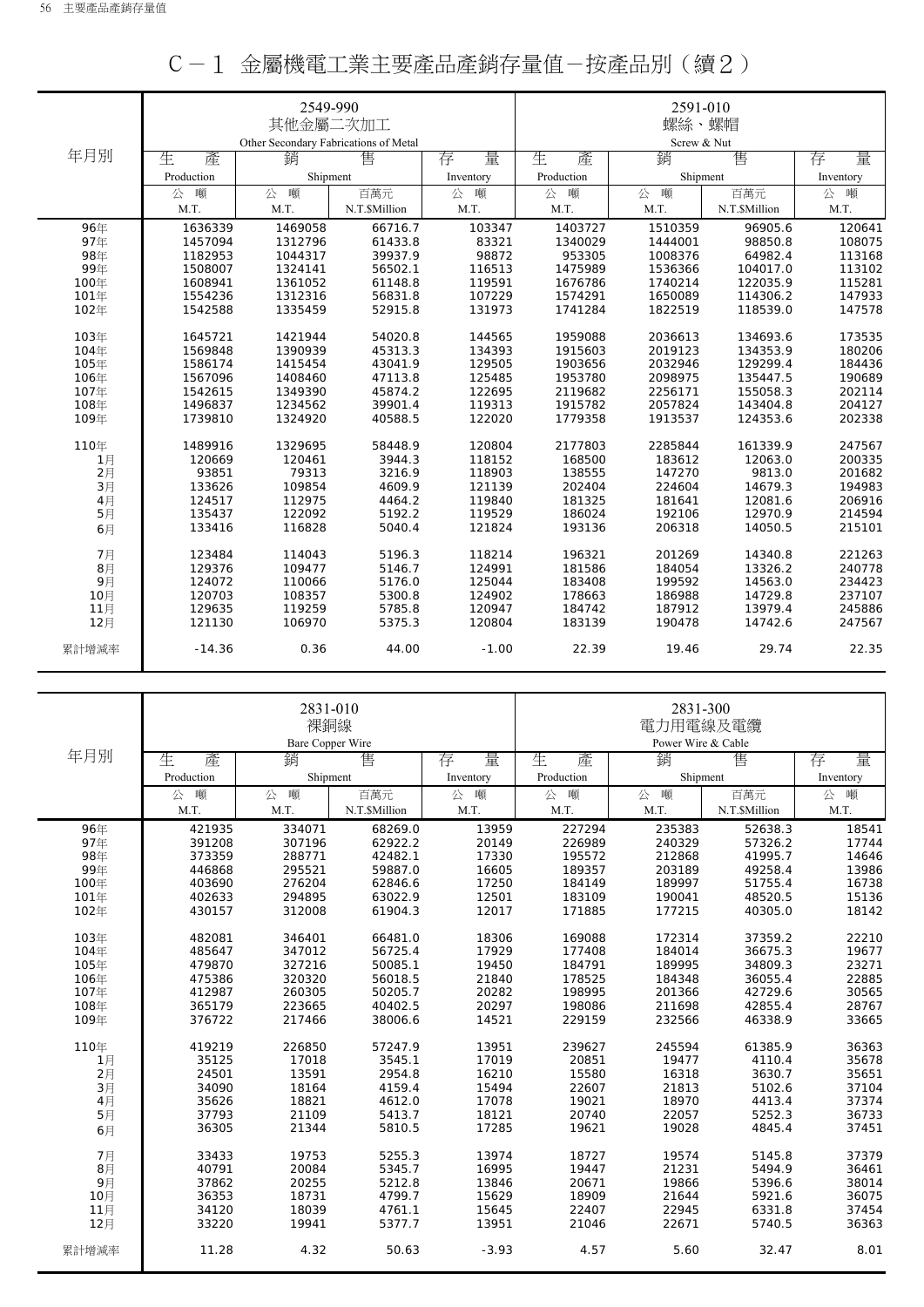|            | 2912-051<br>綜合加工機<br>Machining Center |              |           | 3010-010<br>小型轎車(未滿2000c.c.)<br>Sedans (Not Exceeding 2000 c.c.) |          |              |           |               |
|------------|---------------------------------------|--------------|-----------|------------------------------------------------------------------|----------|--------------|-----------|---------------|
| 生<br>產     | 銷                                     | 售            | 量<br>存    | 生<br>產                                                           | 銷        | 售            | 量<br>存    | Period        |
| Production | Shipment                              |              | Inventory | Production                                                       | Shipment |              | Inventory |               |
| 台          | 台                                     | 百萬元          | 台         | 輛                                                                | 輛        | 百萬元          | 輛         |               |
| Set        | Set                                   | N.T.SMillion | Set       | Set                                                              | Set      | N.T.SMillion | Set       |               |
| 14135      | 14282                                 | 32053.9      | 501       | 190068                                                           | 193506   | 101702.7     | 13172     | 2007          |
| 12977      | 12948                                 | 32010.0      | 512       | 110406                                                           | 112346   | 57971.6      | 10763     | 2008          |
| 4750       | 4992                                  | 13622.0      | 254       | 157600                                                           | 166432   | 86099.7      | 2071      | 2009          |
| 13460      | 13412                                 | 29415.5      | 292       | 205810                                                           | 197550   | 102132.5     | 11938     | 2010          |
| 16277      | 16034                                 | 37130.6      | 521       | 244984                                                           | 245719   | 125769.8     | 13539     | 2011          |
| 13330      | 13020                                 | 33240.6      | 493       | 239876                                                           | 241774   | 121433.1     | 12316     | 2012          |
| 11659      | 11679                                 | 30081.4      | 489       | 258002                                                           | 259146   | 128751.5     | 12415     | 2013          |
| 13645      | 13678                                 | 34332.7      | 479       | 304265                                                           | 302515   | 154421.5     | 16145     | 2014          |
| 12256      | 12220                                 | 31097.4      | 546       | 264740                                                           | 261598   | 136386.2     | 19186     | 2015          |
| 10782      | 10903                                 | 27621.7      | 424       | 223715                                                           | 229045   | 125347.9     | 14284     | 2016          |
| 13451      | 13500                                 | 31489.8      | 414       | 200300                                                           | 204805   | 112994.7     | 10263     | 2017          |
| 14439      | 14395                                 | 35514.0      | 511       | 157390                                                           | 162717   | 89163.8      | 6296      | 2018          |
| 10027      | 9988                                  | 25894.9      | 546       | 154116                                                           | 158058   | 89005.1      | 4537      | 2019          |
| 7511       | 7563                                  | 18223.7      | 488       | 141616                                                           | 142353   | 83543.6      | 5696      | 2020          |
| 11378      | 11280                                 | 25604.4      | 577       | 151860                                                           | 151854   | 87403.0      | 7456      | 2021          |
| 689        | 702                                   | 1582.9       | 477       | 15870                                                            | 19008    | 10963.8      | 2593      | Jan.          |
| 544        | 550                                   | 1122.3       | 449       | 9623                                                             | 10061    | 5917.5       | 2420      | Feb.          |
| 972        | 947                                   | 2184.5       | 479       | 16153                                                            | 16227    | 8228.7       | 2425      | Mar.          |
| 905        | 875                                   | 1993.0       | 510       | 12937                                                            | 13789    | 8230.3       | 1638      |               |
| 954        | 989                                   | 2283.8       | 480       | 13493                                                            | 13055    | 7370.0       | 2212      | Apr.<br>May   |
| 1020       | 956                                   | 2173.6       | 543       | 12461                                                            | 10952    | 6327.5       | 3860      |               |
|            |                                       |              |           |                                                                  |          |              |           | June          |
| 1058       | 1082                                  | 2403.7       | 520       | 10794                                                            | 10342    | 6231.9       | 4447      | July          |
| 1013       | 962                                   | 2201.5       | 568       | 6229                                                             | 6969     | 3893.6       | 3748      | Aug.          |
| 1063       | 950                                   | 2029.3       | 681       | 12418                                                            | 12634    | 7384.0       | 3702      | Sep.          |
| 1046       | 1075                                  | 2486.2       | 651       | 13190                                                            | 13781    | 7983.7       | 3339      | Oct.          |
| 1036       | 1069                                  | 2367.7       | 619       | 14306                                                            | 13190    | 7892.4       | 4583      | Nov.          |
| 1078       | 1123                                  | 2775.9       | 577       | 14386                                                            | 11846    | 6979.6       | 7456      | Dec.          |
| 51.48      | 49.15                                 | 40.50        | 18.24     | 7.23                                                             | 6.67     | 4.62         | 30.90     | $+$ -% Change |

## C-1 Production, Shipment & Inventory of Metal and Machinery Industry(Cont. 2)

|            | 3121-020<br>機車<br>Motorcycle |               |           |            |                  |               |           |            |
|------------|------------------------------|---------------|-----------|------------|------------------|---------------|-----------|------------|
| 生<br>產     | 銷                            | 售             | 量<br>存    | 生<br>產     | 售<br>銷<br>量<br>存 |               |           | Period     |
| Production | Shipment                     |               | Inventory | Production | Shipment         |               | Inventory |            |
| 輛          | 輛                            | 百萬元           | 輛         | 輛          | 輛<br>百萬元         |               | 輛         |            |
| Set        | Set                          | N.T.\$Million | Set       | Set        | Set              | N.T.\$Million | Set       |            |
| 1194644    | 1307827                      | 48696.4       | 15587     | 5094873    | 5421556          | 40578.0       | 85924     | 2007       |
| 1301662    | 1379788                      | 55529.5       | 17776     | 6107204    | 6591530          | 53945.1       | 148417    | 2008       |
| 805509     | 809513                       | 37971.2       | 12115     | 4764632    | 5248403          | 47295.8       | 107243    | 2009       |
| 838148     | 837293                       | 41835.8       | 8652      | 5112059    | 5468038          | 50779.0       | 81622     | 2010       |
| 927787     | 925822                       | 46404.8       | 9501      | 4522943    | 4816115          | 53235.4       | 95852     | 2011       |
| 888213     | 886237                       | 45152.8       | 9848      | 4504989    | 4803261          | 57135.7       | 105505    | 2012       |
| 906756     | 905129                       | 47009.6       | 10268     | 3979278    | 4334635          | 55341.2       | 85533     | 2013       |
| 941202     | 938236                       | 49858.6       | 11820     | 3758078    | 4154121          | 55144.9       | 78948     | 2014       |
| 879085     | 883230                       | 48560.1       | 11191     | 3838009    | 4223696          | 61312.2       | 91604     | 2015       |
| 972295     | 962990                       | 51546.3       | 12950     | 2697906    | 3020613          | 52278.9       | 61404     | 2016       |
| 1071404    | 1086153                      | 57776.3       | 2917      | 1994256    | 2279654          | 41964.4       | 62977     | 2017       |
| 856228     | 858878                       | 46871.4       | 3998      | 1893996    | 2172843          | 44940.9       | 44570     | 2018       |
| 788455     | 786595                       | 45463.7       | 8039      | 1880019    | 2065301          | 46084.3       | 35620     | 2019       |
| 934795     | 941216                       | 57203.5       | 4739      | 1611735    | 1794461          | 37393.0       | 41326     | 2020       |
| 822376     | 815730                       | 51256.5       | 15776     | 1858338    | 2234888          | 43803.0       | 50630     | 2021       |
| 90175      | 87982                        | 5091.5        | 7058      | 164356     | 177167           | 3501.4        | 50029     | Jan.       |
| 72810      | 61155                        | 3633.0        | 19221     | 118462     | 135973           | 2715.9        | 50149     | Feb.       |
| 81009      | 80189                        | 4877.2        | 20201     | 173329     | 221974           | 4249.7        | 43349     | Mar.       |
| 64066      | 66524                        | 4214.7        | 18340     | 152468     | 180129           | 3346.2        | 47543     | Apr.       |
| 60515      | 57979                        | 3800.2        | 21152     | 167239     | 186373           | 3509.7        | 50554     | May        |
| 42252      | 41544                        | 2879.1        | 22349     | 174056     | 219506           | 3674.6        | 49986     | June       |
| 62127      | 64801                        | 4221.3        | 20635     | 164435     | 205704           | 3837.4        | 45148     | July       |
| 64377      | 64492                        | 4303.6        | 20792     | 156049     | 182664           | 3724.8        | 46743     | Aug.       |
| 74026      | 73041                        | 4514.3        | 22031     | 137375     | 159713           | 3404.1        | 46555     | Sep.       |
| 71681      | 70815                        | 4462.6        | 23366     | 146134     | 184850           | 3795.4        | 47253     | Oct.       |
| 73456      | 76934                        | 4819.8        | 20103     | 146111     | 188808           | 4020.7        | 47300     | Nov.       |
| 65882      | 70274                        | 4439.0        | 15776     | 158324     | 192027           | 4023.1        | 50630     | Dec.       |
| $-12.03$   | $-13.33$                     | $-10.40$      | 232.90    | 15.30      | 24.54            | 17.14         | 22.51     | +-% Change |